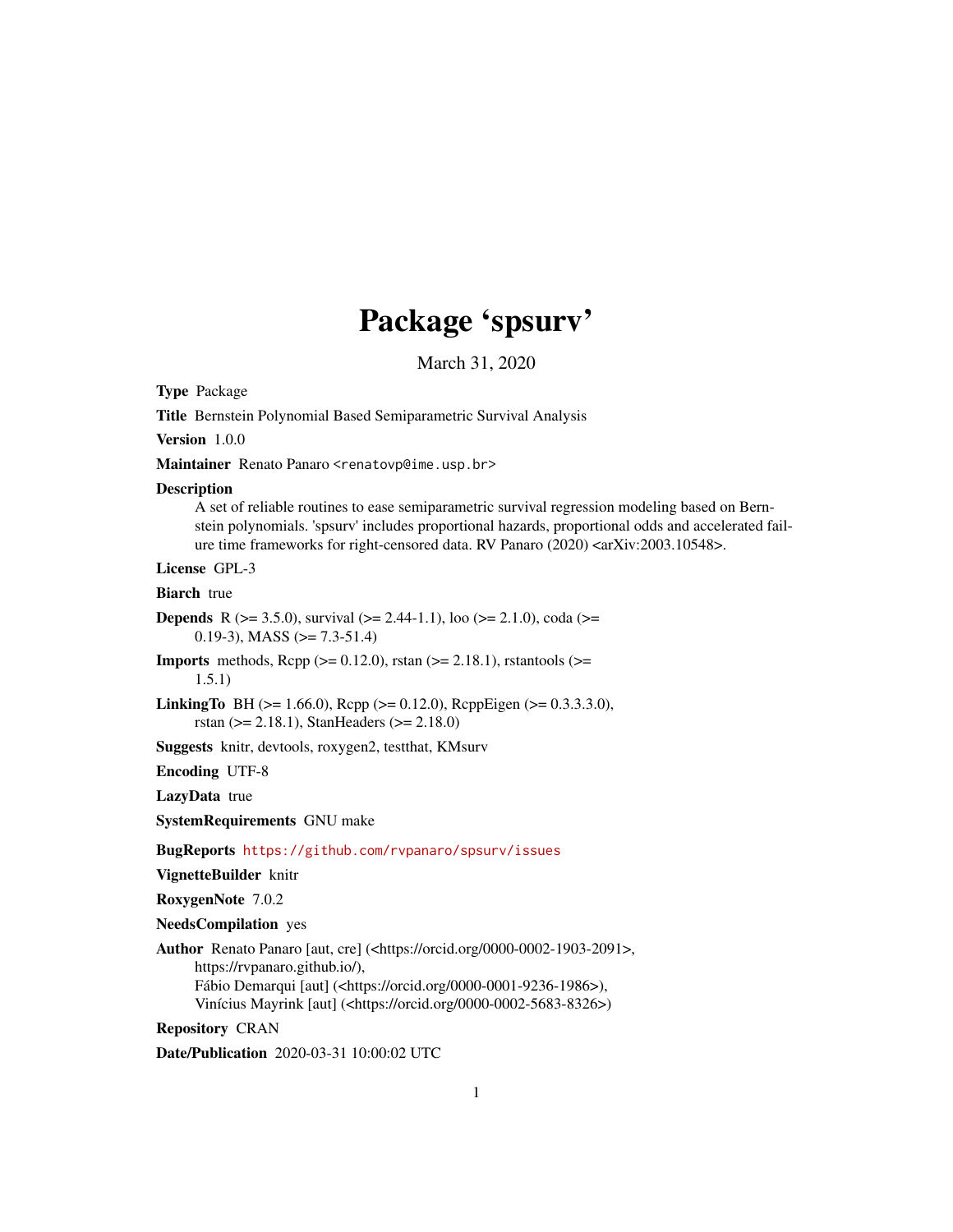# <span id="page-1-0"></span>R topics documented:

| mode |  | 3              |
|------|--|----------------|
|      |  |                |
|      |  | $\overline{4}$ |
|      |  | 5              |
|      |  | 6              |
|      |  | $\overline{7}$ |
|      |  | $\overline{7}$ |
|      |  | 8              |
|      |  | 8              |
|      |  | 9              |
|      |  | 9              |
|      |  | 10             |
|      |  | 11             |
|      |  | 12             |
|      |  | 13             |
|      |  | 13             |
|      |  | 14             |
|      |  | 14             |
|      |  | 15             |
|      |  | 15             |
|      |  | 16             |
|      |  | 16             |
|      |  | 17             |
|      |  | 17             |
|      |  | 18             |
|      |  | 19             |
|      |  | 20             |
|      |  | 20             |
|      |  | 21             |
|      |  | 22             |
|      |  | 22             |
|      |  | 23             |
|      |  | 24             |
|      |  | 24             |
|      |  | 25             |

spsurv-package *The 'spsurv' package.*

# Description

A set of flexible routines to allow semiparametric survival regression modeling based on Bernstein polynomial, including Bernstein based proportinal hazards model (BPPH), Bernstein polynomial based proportional odds model (BPPO) and Bernstein based accelerated failure time model (BPAFT) for right-censored data.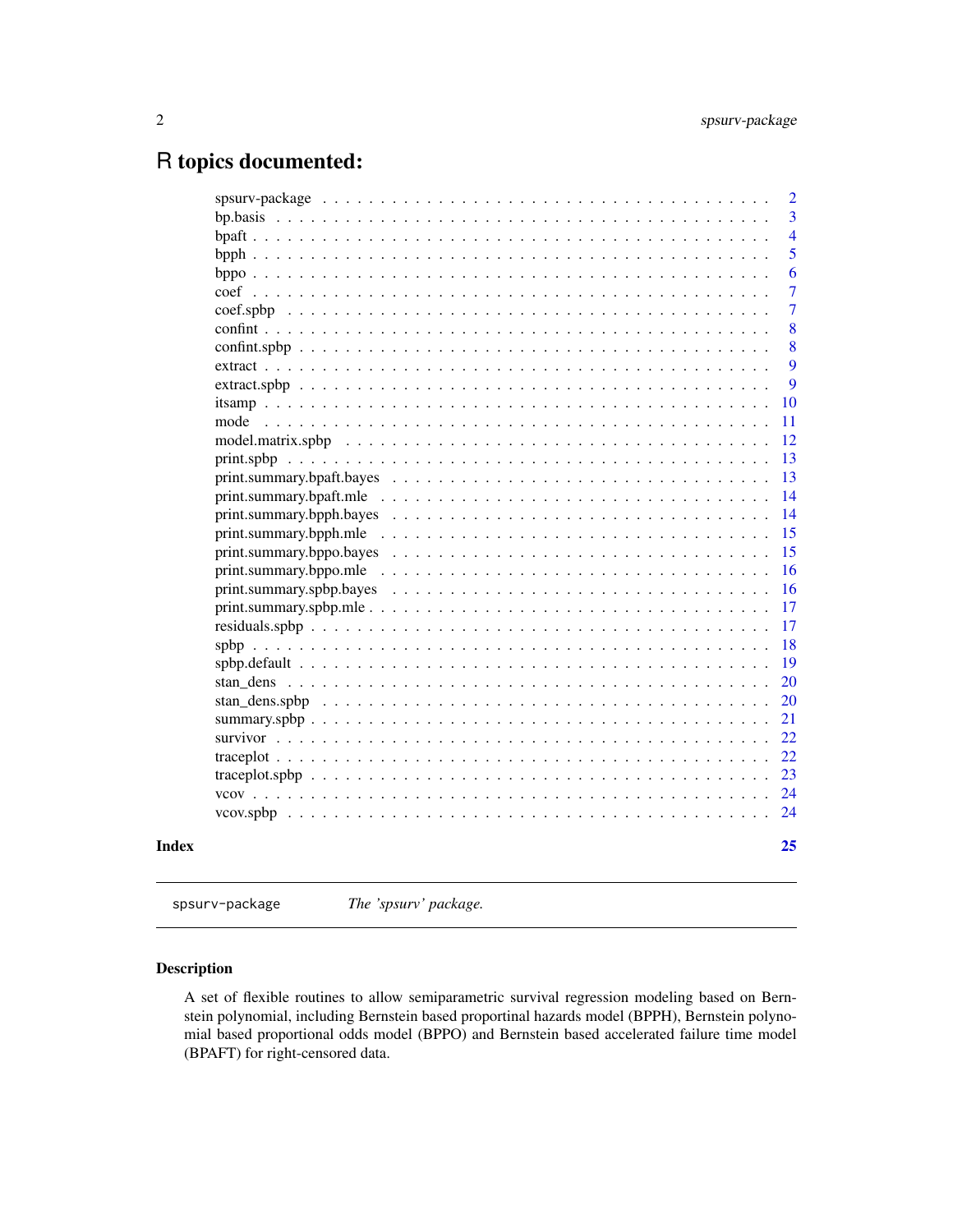#### <span id="page-2-0"></span>bp.basis 3

#### Details

[spbp](#page-17-1) fits semi-parametric models for time-to-event survival data. Non-informative right-censoring assumption is available. Any user-defined Bernstein polynomial can be user-defined using an arbitrary degree, i.e. highest basis polynomials order.

The framework takes advantage of fully likelihood methods since the polynomial parameters are used to estimate the baseline functions. Even so, this is said to be semi-parametric since this approach does not rely on any distribution. Unlike the Cox model, the BP based models provide smooth hazard and survival curve estimates.

#### Value

none

#### Author(s)

Renato Valladares Panaro (renatovp@ime.usp.br).

#### References

Panaro R.V. (2020). spsurv: An R package for semi-parametric survival analysis. arXiv preprint arXiv:2003.10548.

Demarqui, F. N., & Mayrink, V. D. (2019). A fully likelihood-based approach to model survival data with crossing survival curves. arXiv preprint arXiv:1910.02406.

Demarqui, F. N., Mayrink, V. D., & Ghosh, S. K. (2019). An Unified Semiparametric Approach to Model Lifetime Data with Crossing Survival Curves. arXiv preprint arXiv:1910.04475.

Osman, M., & Ghosh, S. K. (2012). Nonparametric regression models for right-censored data using Bernstein polynomials. Computational Statistics & Data Analysis, 56(3), 559-573.

Lorentz, G. G. (1953). Bernstein polynomials. American Mathematical Society.

bp.basis *Bernstein basis polynomials calculations*

#### **Description**

Bernstein basis polynomials calculations

#### Usage

bp.basis(time, degree, tau = max(time))

#### Arguments

| time   | a vector of times.                                 |
|--------|----------------------------------------------------|
| degree | Bernstein polynomial degree                        |
| tau    | must be greater than times maximum value observed. |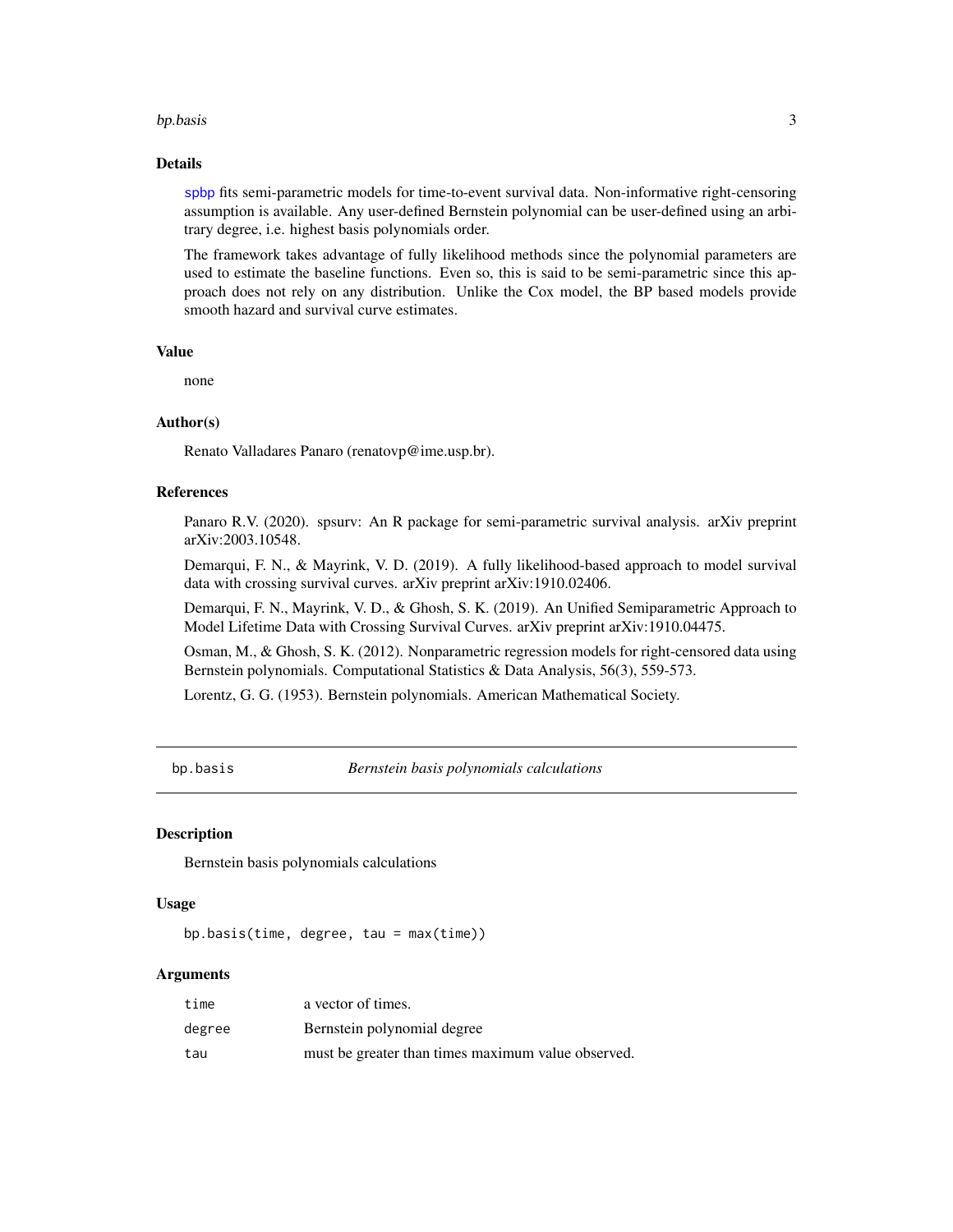# <span id="page-3-0"></span>Value

A list containing matrices b and B corresponding BP basis and corresponding tau value used to compute them.

<span id="page-3-1"></span>bpaft *Bernstein Polynomial Based Accelerated Failure Time Model*

# Description

Fits the BPAFT model to time-to-event data.

#### Usage

```
bpaft(formula, degree, data, approach = c("mle", "bayes"), ...)
```
# Arguments

| formula   | a Surv object with time to event observations, right censoring status and ex-<br>planatory terms. |
|-----------|---------------------------------------------------------------------------------------------------|
| degree    | Bernstein polynomial degree.                                                                      |
| data      | a data.frame object.                                                                              |
| approach  | Bayesian or maximum likelihood estimation methods, default is approach $=$<br>"mle".              |
| $\ddotsc$ | further arguments passed to or from other methods                                                 |

#### Value

An object of class 'spbp'.

#### See Also

[spbp](#page-17-1), [bpph](#page-4-1) and [bppo](#page-5-1) for other BP based models.

```
library("spsurv")
data("veteran")
fit <- bpaft(Surv(time, status) ~ karno + celltype,
data = veteran)
summary(fit)
```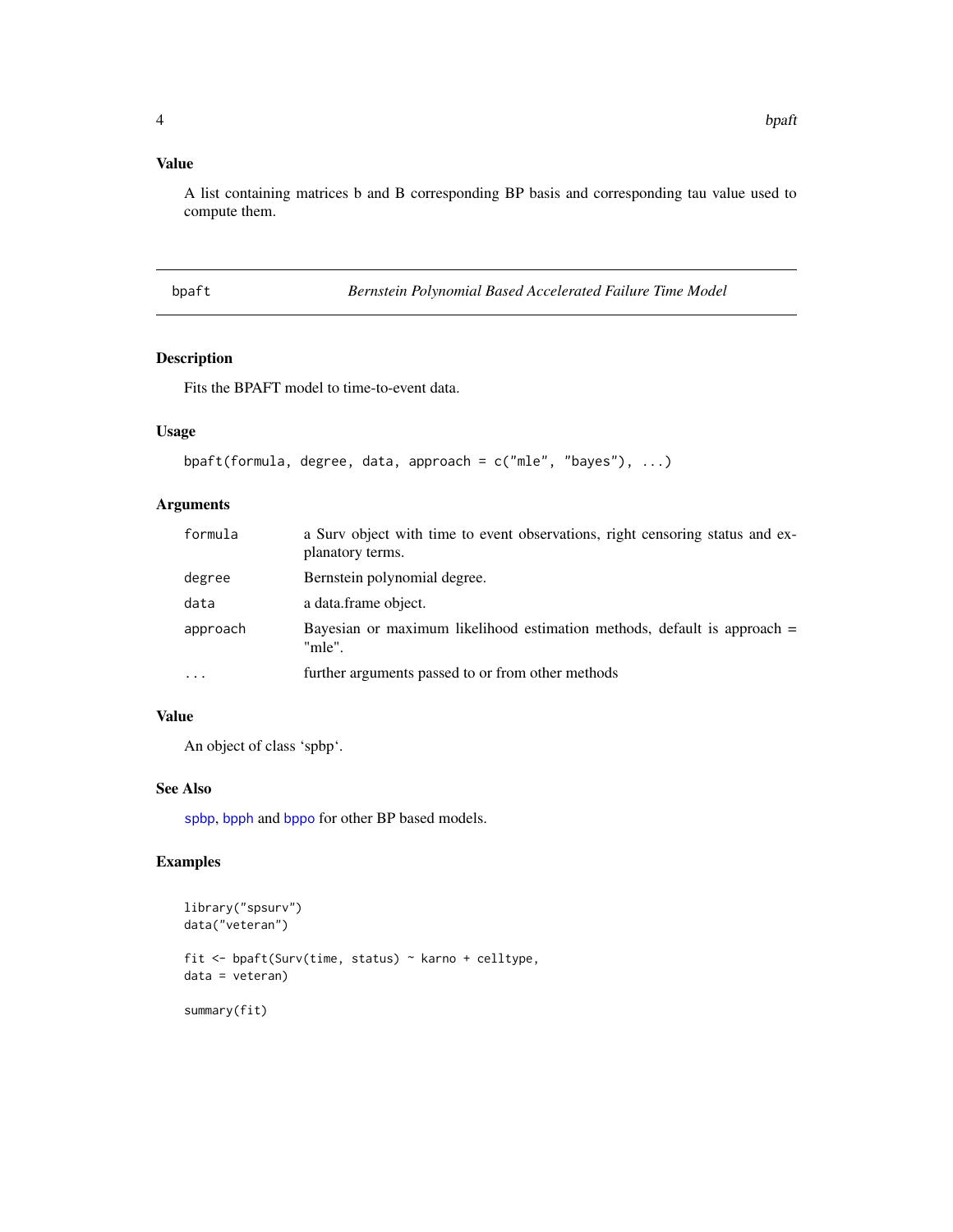<span id="page-4-1"></span><span id="page-4-0"></span>

Fits the BPPH model to time-to-event data.

# Usage

```
bpph(formula, degree, data, approach = c("mle", "bayes"), ...)
```
# Arguments

| formula  | a Surv object with time to event observations, right censoring status and ex-<br>planatory terms. |
|----------|---------------------------------------------------------------------------------------------------|
| degree   | Bernstein polynomial degree.                                                                      |
| data     | a data.frame object.                                                                              |
| approach | Bayesian or maximum likelihood estimation methods, default is approach $=$<br>"mle".              |
|          | further arguments passed to or from other methods                                                 |

#### Value

An object of class 'spbp'.

# See Also

[spbp](#page-17-1), [bppo](#page-5-1) and [bpaft](#page-3-1) for other BP based models.

```
library("spsurv")
data("veteran")
fit <- bpph(Surv(time, status) ~ karno + factor(celltype),
data = veteran)
summary(fit)
```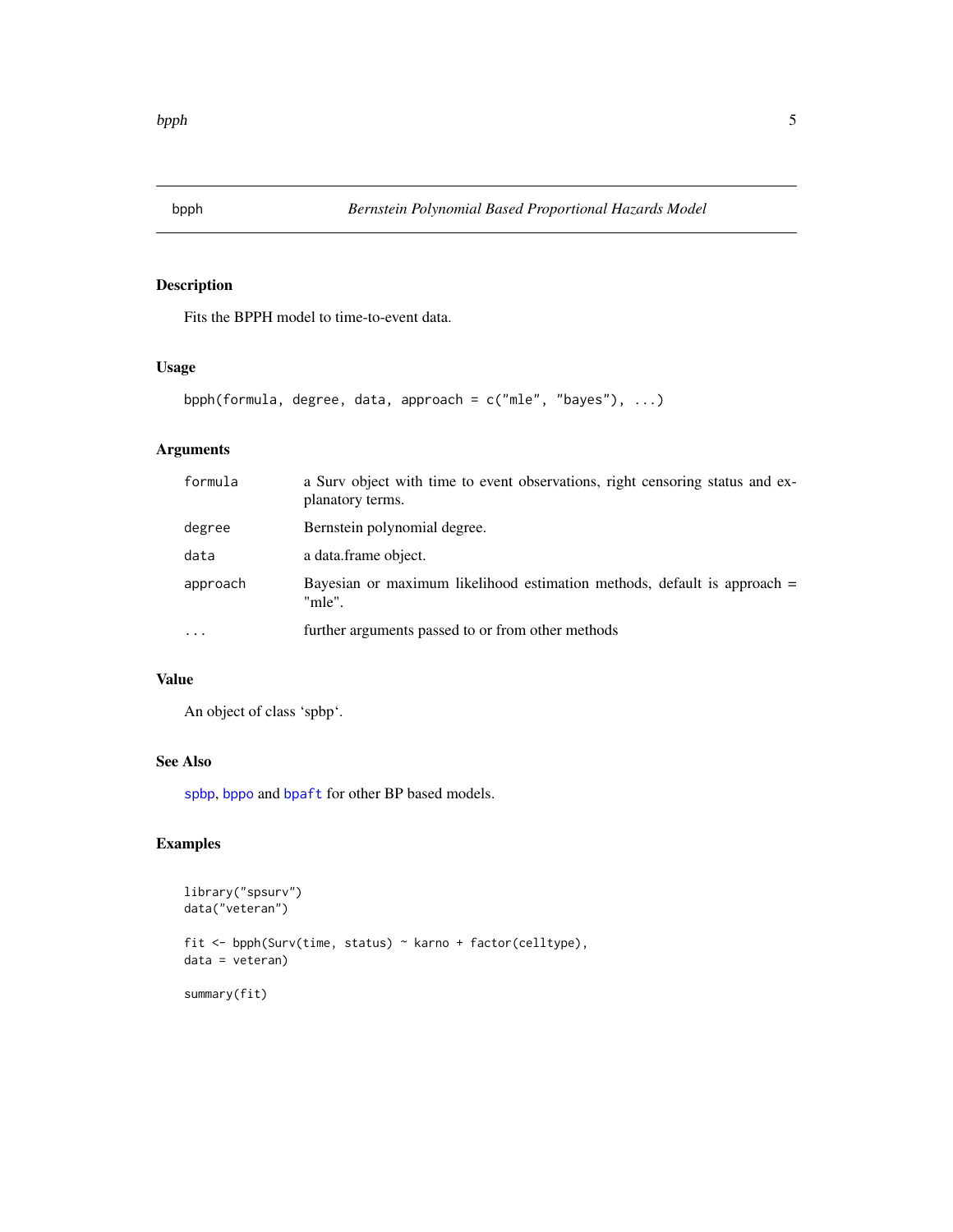<span id="page-5-1"></span><span id="page-5-0"></span>

Fits the BPPO model to time-to-event data.

# Usage

```
bppo(formula, degree, data, approach = c("mle", "bayes"), ...)
```
# Arguments

| formula   | a Surv object with time-to-event observations, right censoring status and ex-<br>planatory terms. |
|-----------|---------------------------------------------------------------------------------------------------|
| degree    | Bernstein polynomial degree.                                                                      |
| data      | a data.frame object.                                                                              |
| approach  | Bayesian or maximum likelihood estimation methods, default is approach $=$<br>"mle".              |
| $\ddotsc$ | further arguments passed to or from other methods                                                 |

#### Value

An object of class 'spbp'.

# See Also

[spbp](#page-17-1), [bpph](#page-4-1) and [bpaft](#page-3-1) for other BP based models.

```
library("spsurv")
data("veteran")
fit <- bppo(Surv(time, status) ~ karno + celltype,
data = veteran)
summary(fit)
```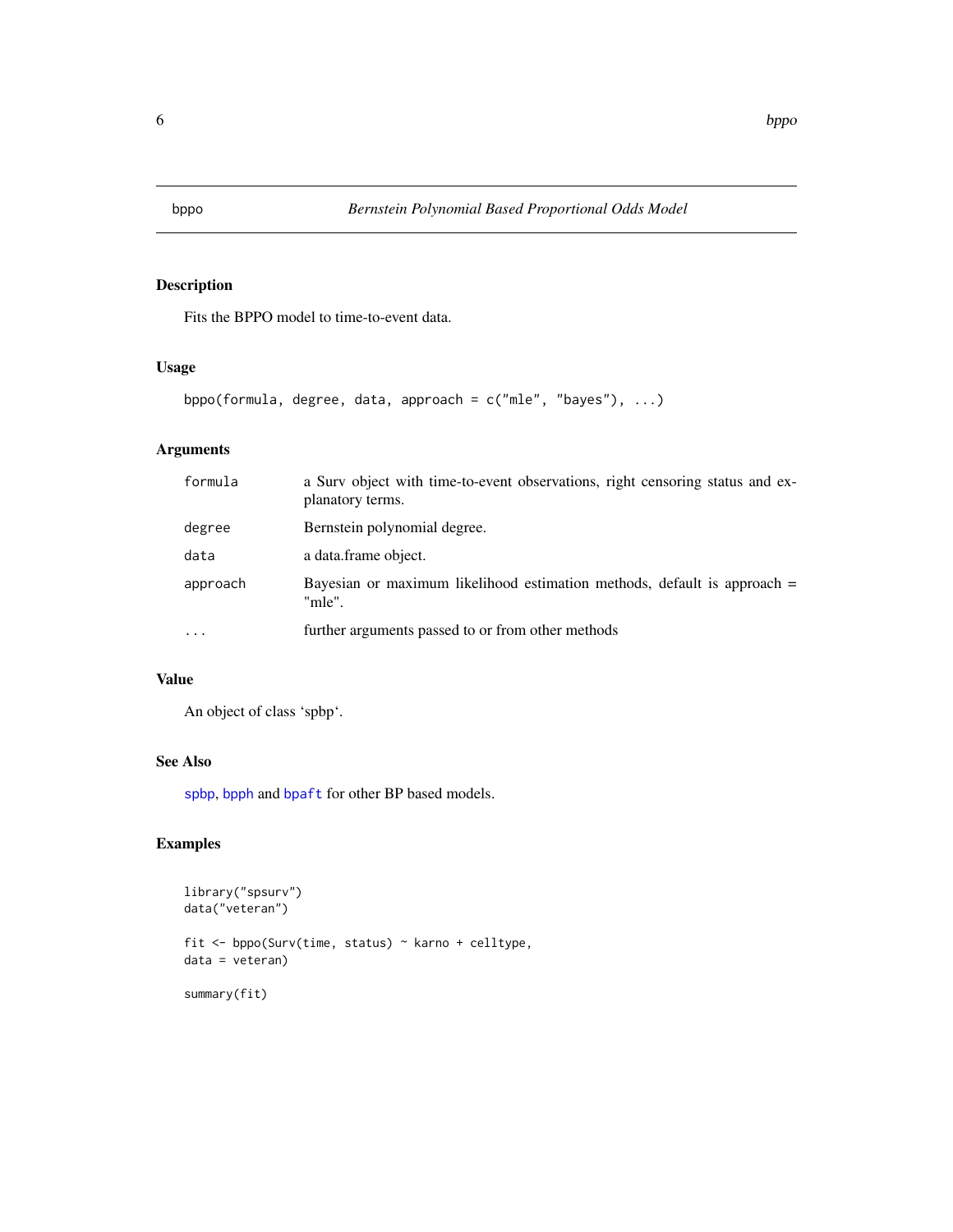<span id="page-6-0"></span>

Generic S3 method coef

# Usage

coef(spbp, ...)

# Arguments

| spbp     | a fitted model object                              |
|----------|----------------------------------------------------|
| $\cdots$ | further arguments passed to or from other methods. |

#### Value

the estimated regression coefficients

coef.spbp *Estimated regression coefficients*

#### Description

Estimated regression coefficients

# Usage

## S3 method for class 'spbp' coef(spbp, ...)

# Arguments

| spbp     | an object of the class spbp                       |
|----------|---------------------------------------------------|
| $\cdots$ | further arguments passed to or from other methods |

# Value

the estimated regression coefficients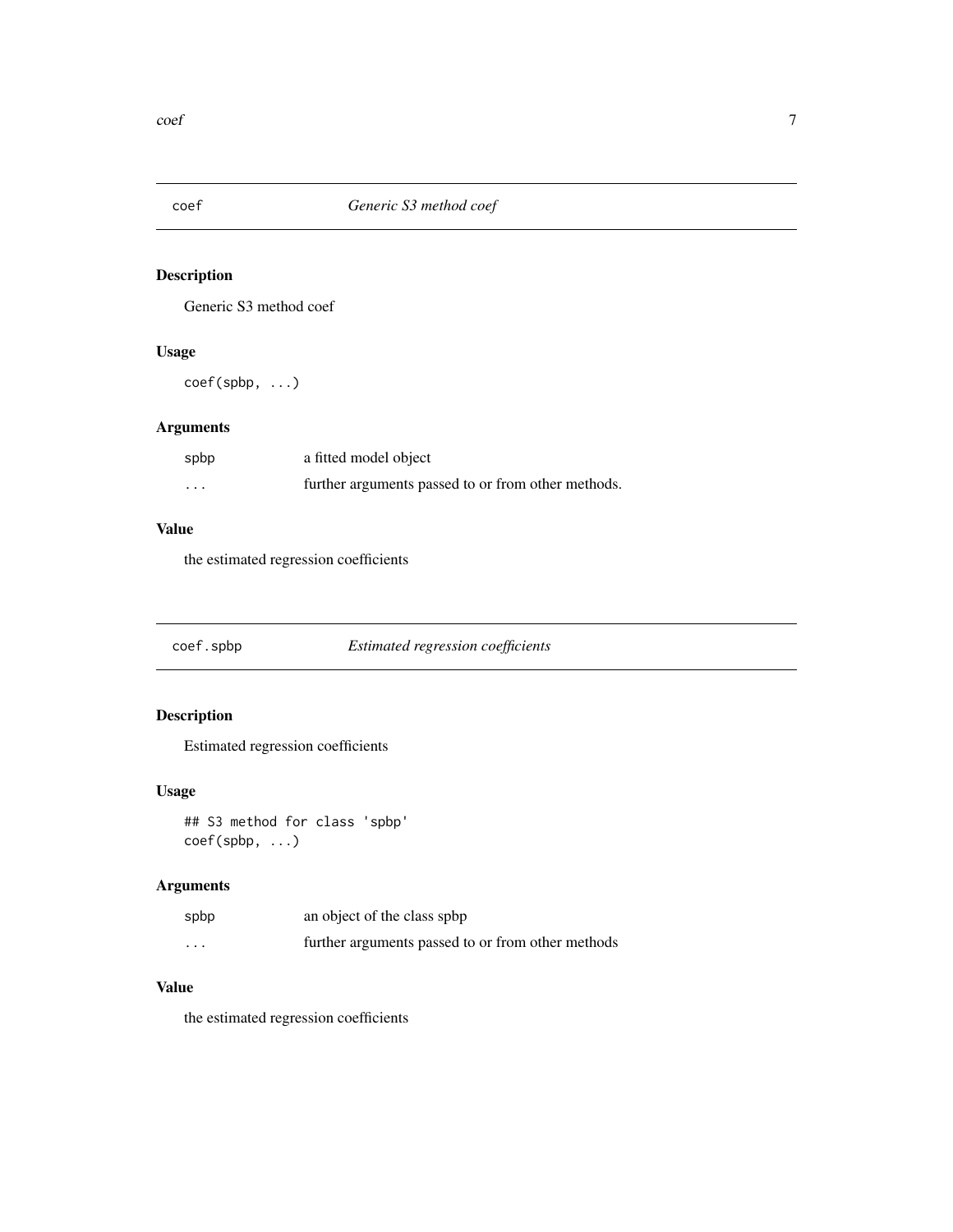<span id="page-7-0"></span>

Generic S3 method confint

#### Usage

confint(spbp, ...)

# Arguments

| spbp | a fitted model object                              |
|------|----------------------------------------------------|
| .    | further arguments passed to or from other methods. |

#### Value

the estimated regression coefficients

| confint.spbp |  | Confidence intervals for the regression coefficients |
|--------------|--|------------------------------------------------------|
|              |  |                                                      |

#### Description

Confidence intervals for the regression coefficients

#### Usage

```
## S3 method for class 'spbp'
confint(spbp, level = 0.95, ...)
```
#### Arguments

| spbp                    | an object of the class spbp                       |
|-------------------------|---------------------------------------------------|
| level                   | the confidence level required                     |
| $\cdot$ $\cdot$ $\cdot$ | further arguments passed to or from other methods |

#### Value

100(1-alpha) confidence intervals for the regression coefficients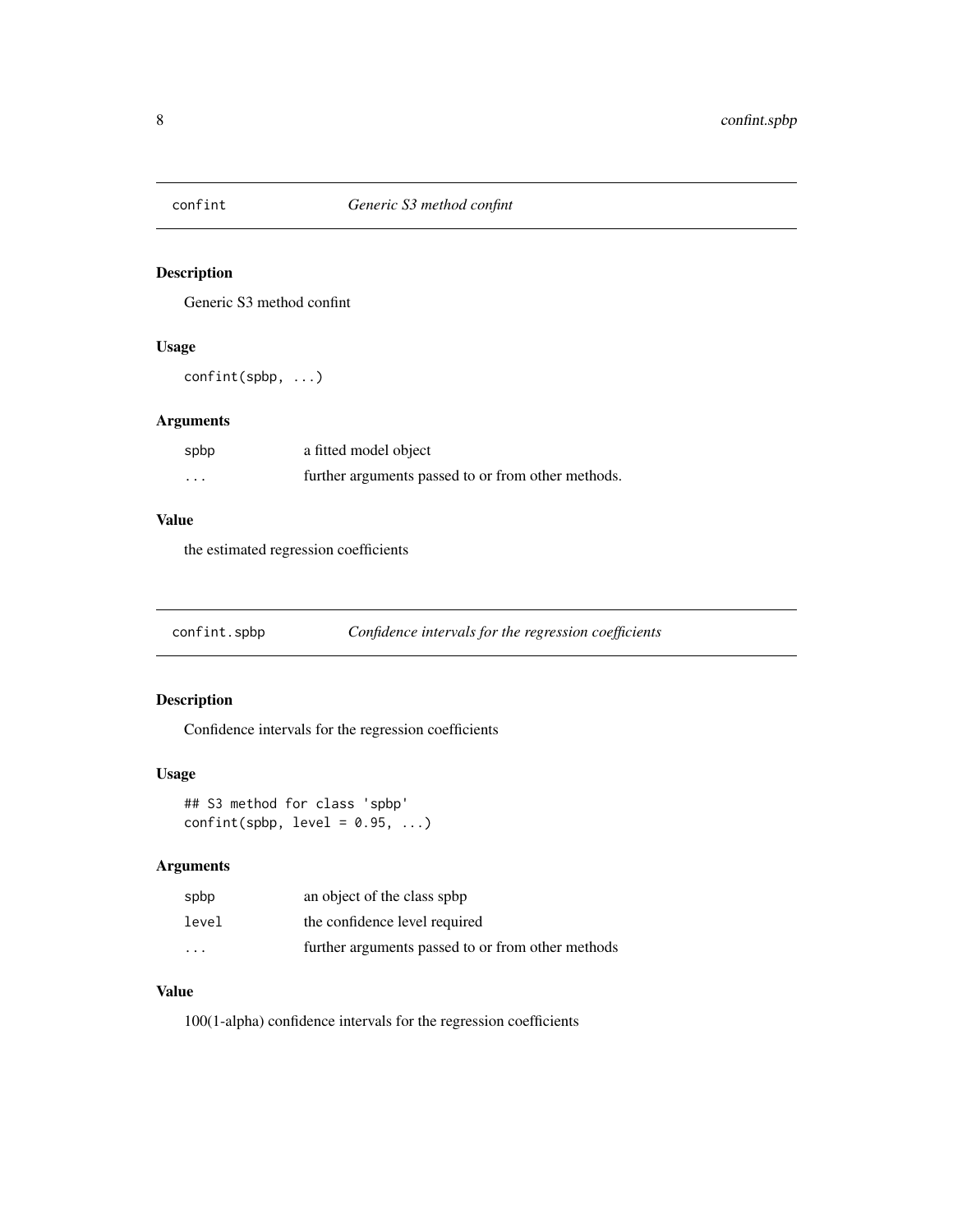<span id="page-8-1"></span><span id="page-8-0"></span>

Generic S3 method extract

#### Usage

extract(spbp, ...)

#### Arguments

| spbp                    | a fitted model object                              |
|-------------------------|----------------------------------------------------|
| $\cdot$ $\cdot$ $\cdot$ | further arguments passed to or from other methods. |

#### Value

extract the MCMC chain values of a Bayesian fit.

<span id="page-8-2"></span>

| extract.spbp | Extract method for fitted spbp models |  |
|--------------|---------------------------------------|--|
|              |                                       |  |

# Description

Extract samples from a fitted [spbp](#page-17-1) model.

#### Usage

```
## S3 method for class 'spbp'
extract(spbp, pars = c("beta", "gamma"), ...)
```
# Arguments

| spbp                    | an object of class 'spbp' result of a spbp fit. |
|-------------------------|-------------------------------------------------|
| pars                    | parameters to be selected.                      |
| $\cdot$ $\cdot$ $\cdot$ | arguments inherent from extract.                |

#### Value

see [extract](#page-8-1).

# See Also

[spbp](#page-17-1), [stan\\_dens.spbp](#page-19-1), [traceplot.spbp](#page-22-1)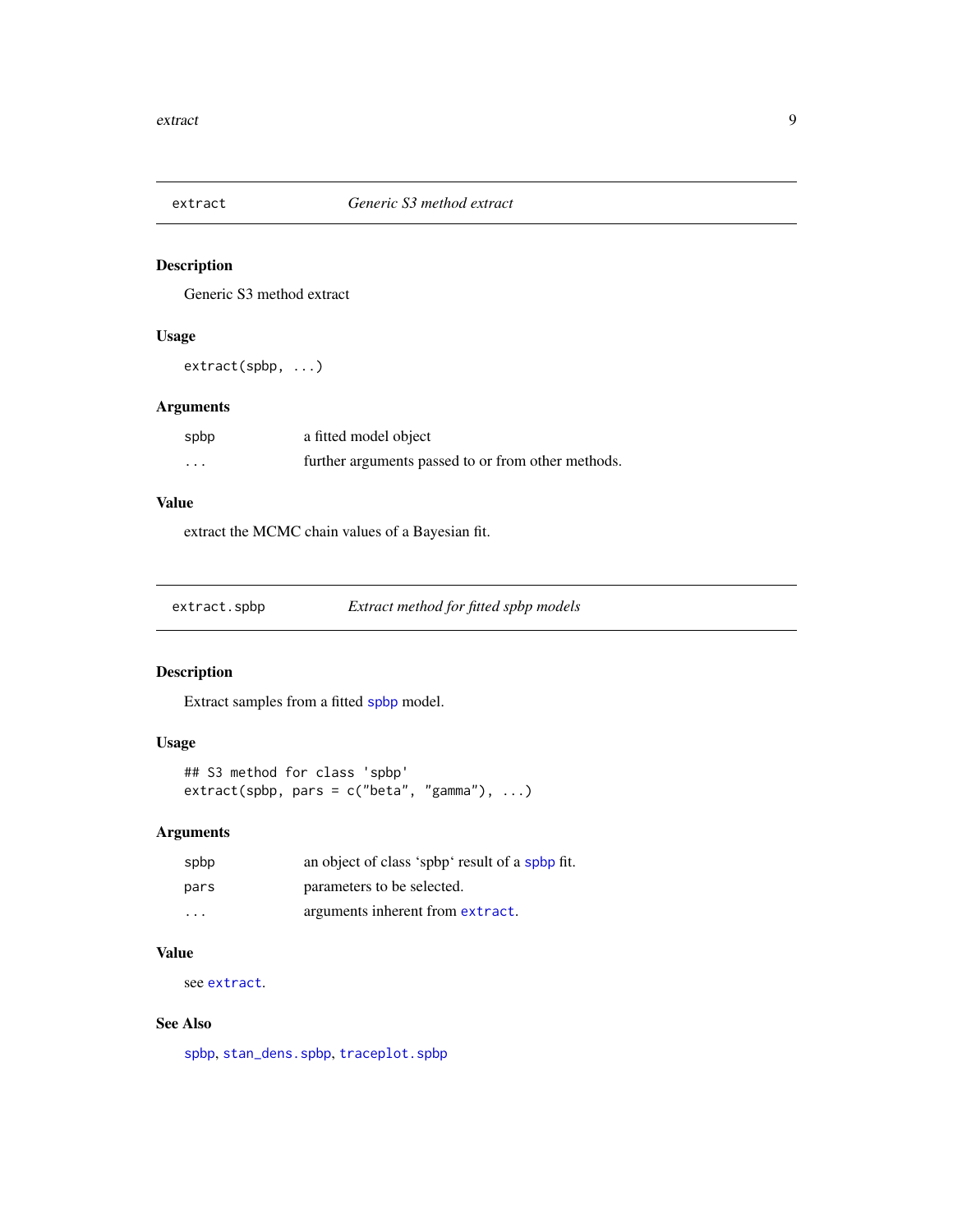# Examples

```
library("spsurv")
data("veteran")
fit <- bpph(Surv(time, status) ~ karno + factor(celltype),
data = veteran)
extract(fit)
```
<span id="page-9-1"></span>

| itsamp | Inverse Transform Sampling To Generate Time-to-event Data From |  |  |  |
|--------|----------------------------------------------------------------|--|--|--|
|        | Parametric Models                                              |  |  |  |

# Description

Random survival times generation for the weibull or log-logistic distributions with parameters 'scale' and 'shape'.

#### Usage

```
itsamp(
  n,
 beta = c(2, -1),event_scale = 10,
  censor_scale = 4,
  features = data.frame(x1 = rnorm(n, \emptyset), x2 = rnorm(n, \emptyset)),
  shape = 2,
 model = c("ph", "po", "aff"),dist = c("weibull", "llogis"),
  censor = TRUE
\mathcal{E}
```
#### Arguments

| n                         | integer; sample size                                                                            |
|---------------------------|-------------------------------------------------------------------------------------------------|
| beta                      | vector of regression coefficients                                                               |
| event_scale, censor_scale |                                                                                                 |
|                           | event and censoring scale parameters                                                            |
| features                  | matrix of features (columns)                                                                    |
| shape                     | event and censoring distribution shape                                                          |
| model                     | either "ph" (default) or "aft" for weibull and "po" or "aft" for log-logistic distri-<br>bution |
| dist                      | "weibull" or "llogis"                                                                           |
| censor                    | logical; if 'TRUE', censoring is required, that is mean(status) $> 0$                           |

<span id="page-9-0"></span>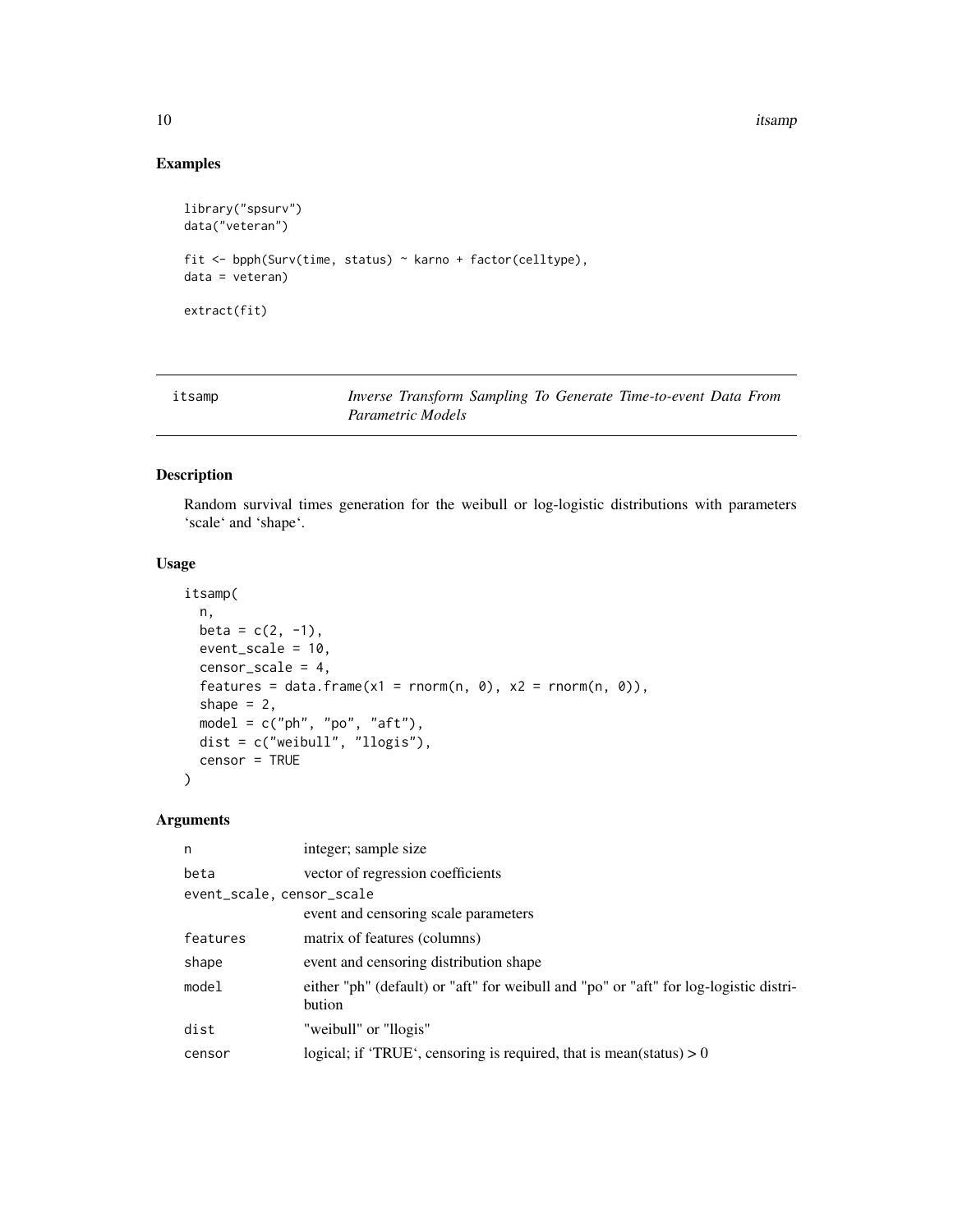#### <span id="page-10-0"></span>mode that the contract of the contract of the contract of the contract of the contract of the contract of the contract of the contract of the contract of the contract of the contract of the contract of the contract of the

#### Details

sim\_surv returns weibull (log-logistic) randomly generated survival times. According to Collett (2003), the accelerated failure time model encompasses a wide variety of parametric models, including weibull and log-logistic models.

#### Value

data.frame of 'ncol(x)  $+2$ ' columns in which the survival times are the response variable denoted by 'y', 'status' indicates failure  $(0 = \text{failure})$  and the features are appended to the next columns.

#### See Also

[spbp](#page-17-1)

#### Examples

rows <- 200

```
categorical \leq rbinom(rows, size = 3, prob = .5)
x \le - data.frame(numerical = rnorm(rows),
           cat0 = as.numeric(categorical == 0),cat1 = as.numeric(categorical == 1),cat2 = as.numeric(categorical == 2),
           cat3 = as.numeric(categorical == 3))newdata <- itsamp(n = rows, beta = c(1, -2, .5, .1, 1),
  features = x, model = 'ph', dist = 'weibull')
```
mode *Calculate the posterior mode*

#### Description

Calculate the posterior mode

#### Usage

mode(ext)

#### Arguments

ext rstan extracted sample.

#### Value

A vector containing the posterior mode of each sample.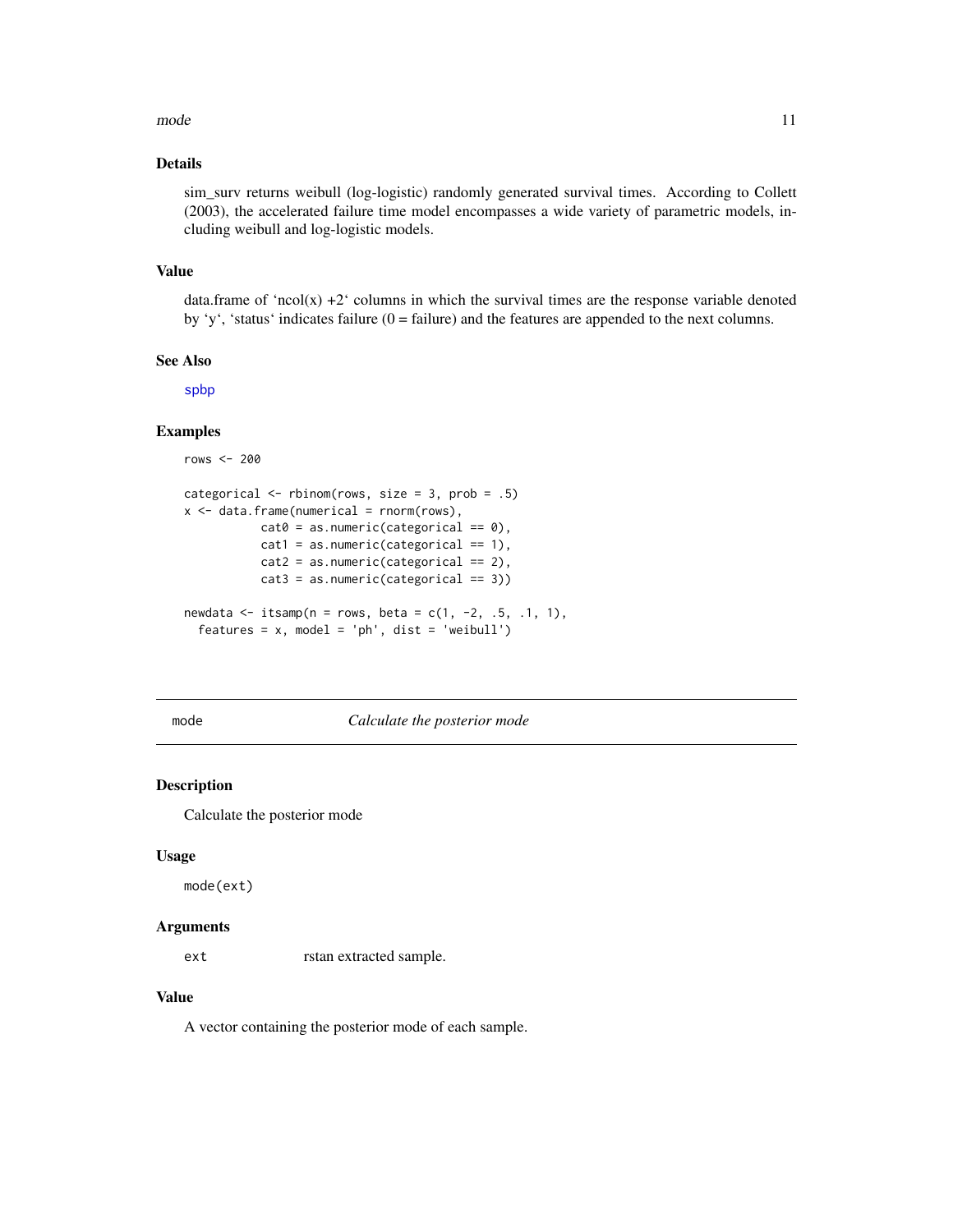<span id="page-11-0"></span>Model.matrix of a fitted [spbp](#page-17-1) model.

#### Usage

```
## S3 method for class 'spbp'
model.matrix(
  object,
  data = eval(object$call$data, envir = parent.frame()),
  ...
)
```
# Arguments

| object                  | an object of class 'spbp', see spbp.  |  |
|-------------------------|---------------------------------------|--|
| data                    | data.frame object.                    |  |
| $\cdot$ $\cdot$ $\cdot$ | arguments inherent from model matrix. |  |

# Value

The explanatory variables matrix.

#### See Also

[spbp](#page-17-1), [model.matrix](#page-0-0)

```
library("spsurv")
data("veteran")
fit <- bpph(Surv(time, status) ~ karno + factor(celltype),
data = veteran)
model.matrix(fit)
```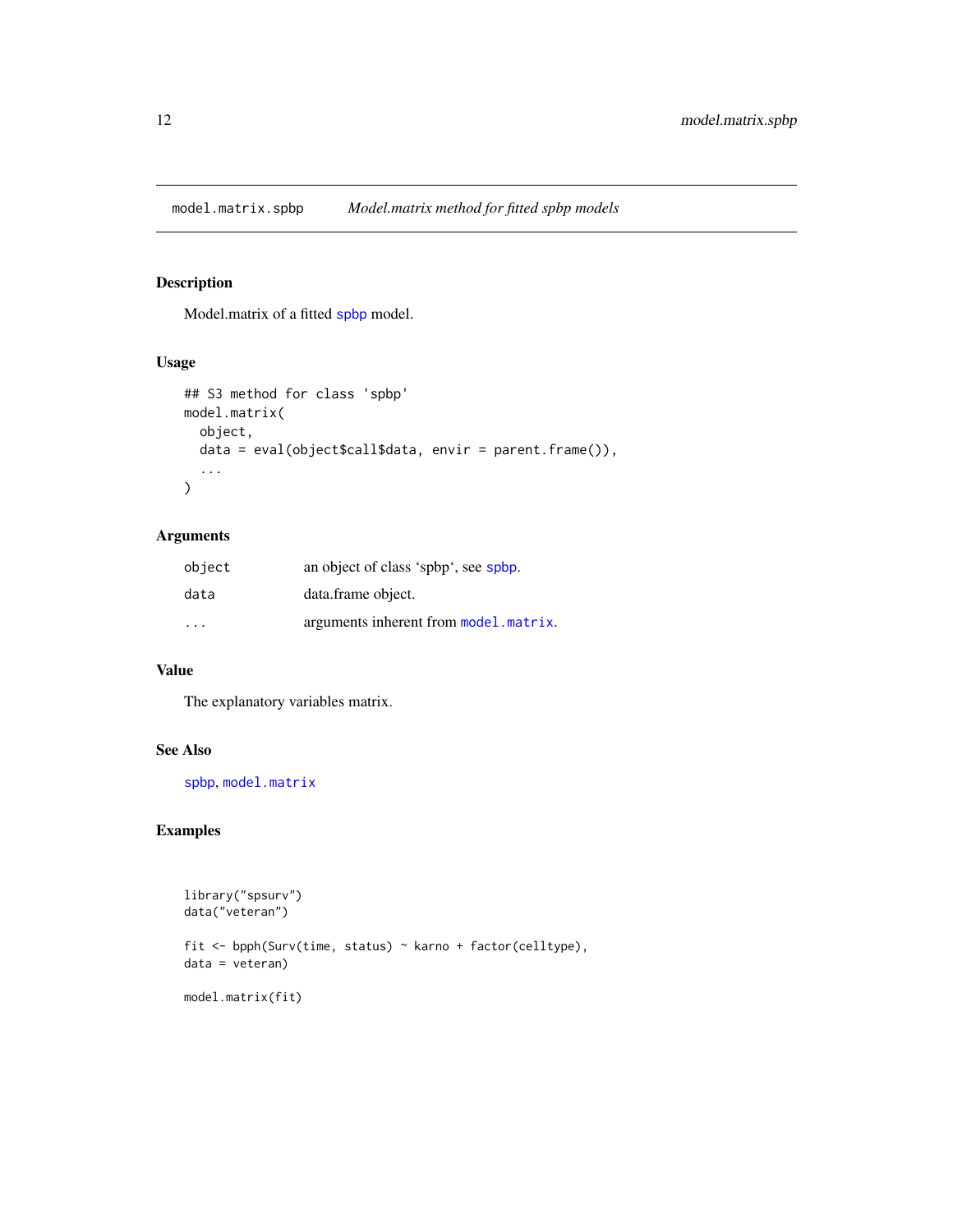<span id="page-12-0"></span>

Bernstein Polynomial Based Regression Object Print

#### Usage

```
## S3 method for class 'spbp'
print(
 x,
  digits = max(getOption("digits") - 4, 3),
  signif.stars = getOption("show.signif.stars"),
  ...
)
```
#### Arguments

| $\mathsf{x}$ | an object of class spbp                           |
|--------------|---------------------------------------------------|
| digits       | number of digits to display                       |
| signif.stars | see getOption                                     |
| .            | further arguments passed to or from other methods |

#### Value

none

```
print.summary.bpaft.bayes
                       Bernstein Polynomial Based Regression Object Summary BPAFT
                       Bayes
```
# Description

Bernstein Polynomial Based Regression Object Summary BPAFT Bayes

#### Usage

```
## S3 method for class 'summary.bpaft.bayes'
print(...)
```
#### Arguments

... further arguments passed to or from other methods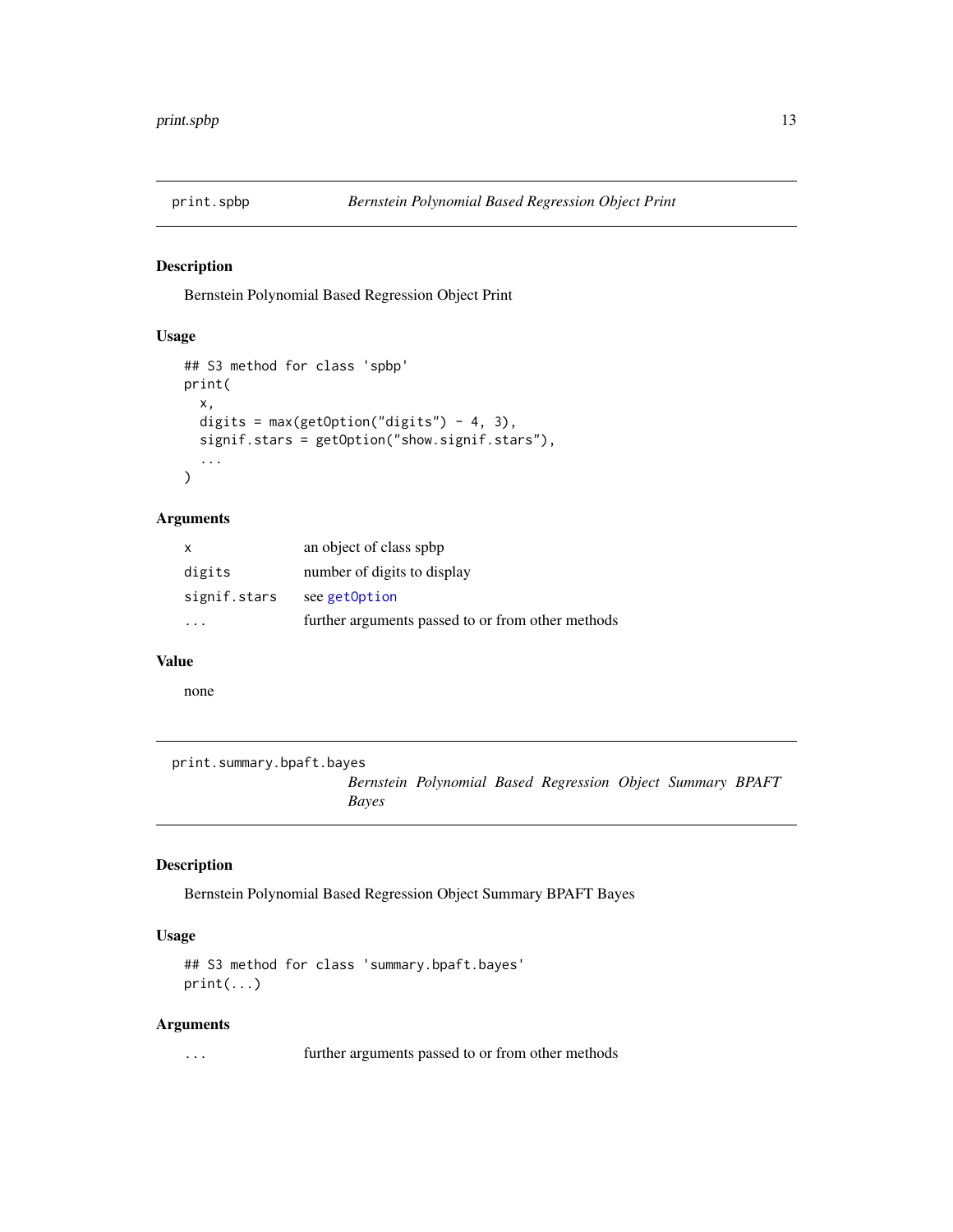# <span id="page-13-0"></span>Value

none

```
print.summary.bpaft.mle
```
*Bernstein Polynomial Based Regression Object Summary BPAFT MLE*

#### Description

Bernstein Polynomial Based Regression Object Summary BPAFT MLE

#### Usage

## S3 method for class 'summary.bpaft.mle' print(...)

#### Arguments

... further arguments passed to or from other methods

#### Value

none

print.summary.bpph.bayes

*Bernstein Polynomial Based Regression Object Summary BPPH Bayes*

# Description

Bernstein Polynomial Based Regression Object Summary BPPH Bayes

## Usage

```
## S3 method for class 'summary.bpph.bayes'
print(...)
```
#### Arguments

... further arguments passed to or from other methods

#### Value

none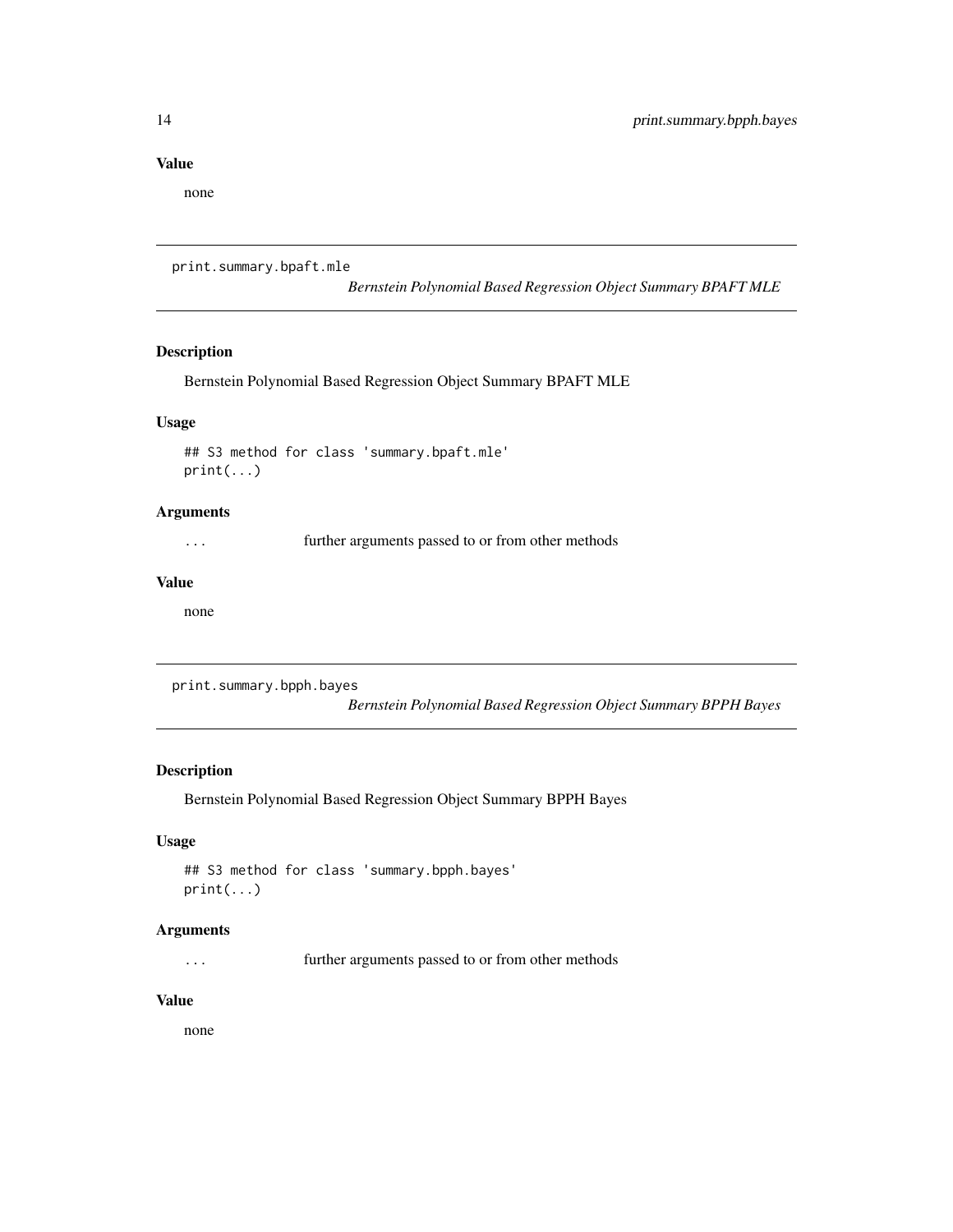<span id="page-14-0"></span>print.summary.bpph.mle

*Bernstein Polynomial Based Regression Object Summary BPPH MLE*

#### Description

Bernstein Polynomial Based Regression Object Summary BPPH MLE

#### Usage

## S3 method for class 'summary.bpph.mle' print(...)

#### Arguments

... further arguments passed to or from other methods

# Value

none

print.summary.bppo.bayes

*Bernstein Polynomial Based Regression Object Summary BPPO Bayes*

#### Description

Bernstein Polynomial Based Regression Object Summary BPPO Bayes

# Usage

```
## S3 method for class 'summary.bppo.bayes'
print(...)
```
# Arguments

... further arguments passed to or from other methods

#### Value

none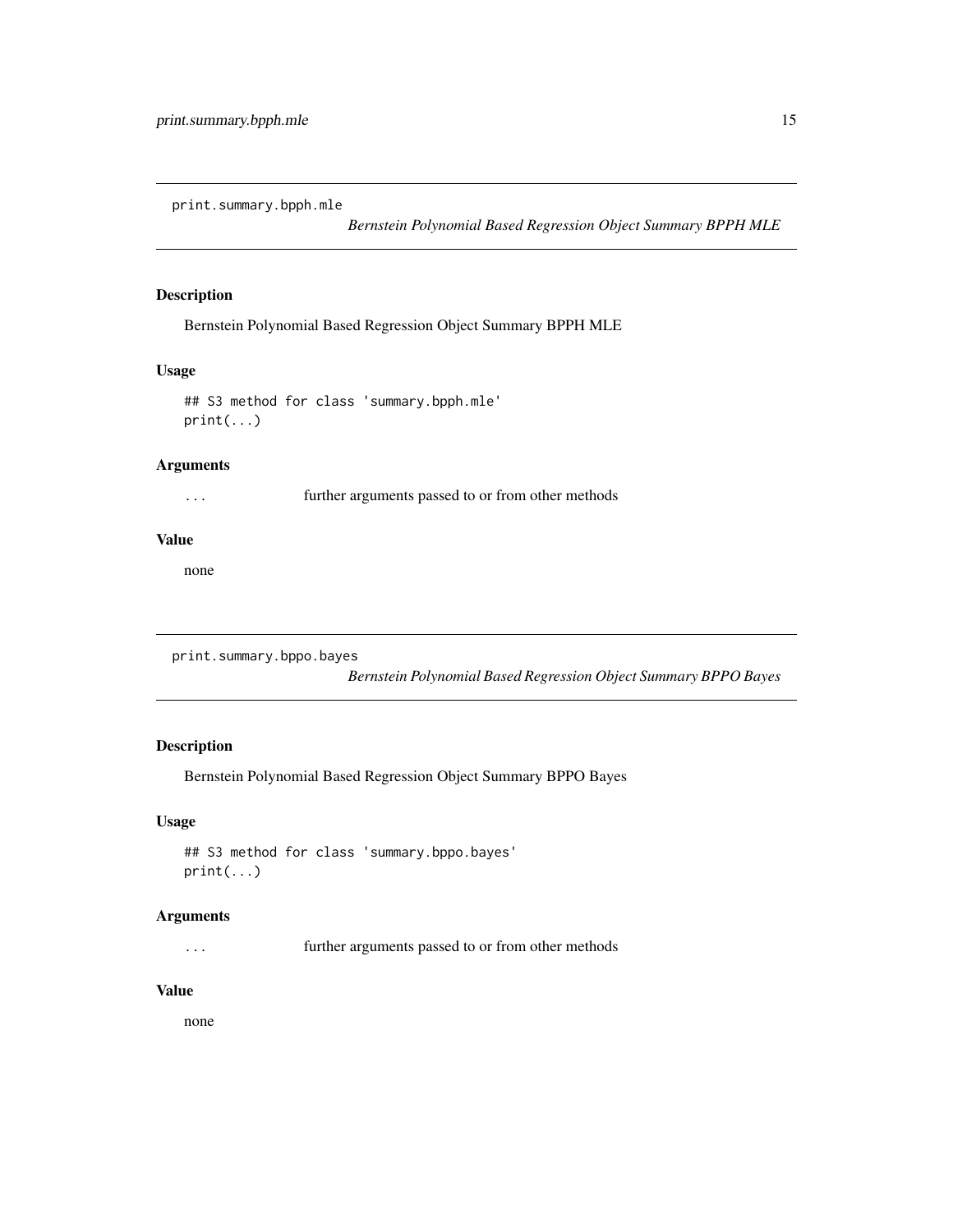<span id="page-15-0"></span>print.summary.bppo.mle

*Bernstein Polynomial Based Regression Object BPPO MLE*

#### Description

Bernstein Polynomial Based Regression Object BPPO MLE

#### Usage

## S3 method for class 'summary.bppo.mle' print(...)

#### Arguments

... further arguments passed to or from other methods

# Value

none

```
print.summary.spbp.bayes
```
*Bernstein Polynomial Based Regression Object Summary Bayes*

#### Description

Bernstein Polynomial Based Regression Object Summary Bayes

#### Usage

```
## S3 method for class 'summary.spbp.bayes'
print(x, digits = max(getOption("digits") - 4, 3), ...)
```
#### Arguments

| x                       | a summary.spbp.bayes object                       |
|-------------------------|---------------------------------------------------|
| digits                  | number of digits to display.                      |
| $\cdot$ $\cdot$ $\cdot$ | further arguments passed to or from other methods |

#### Value

none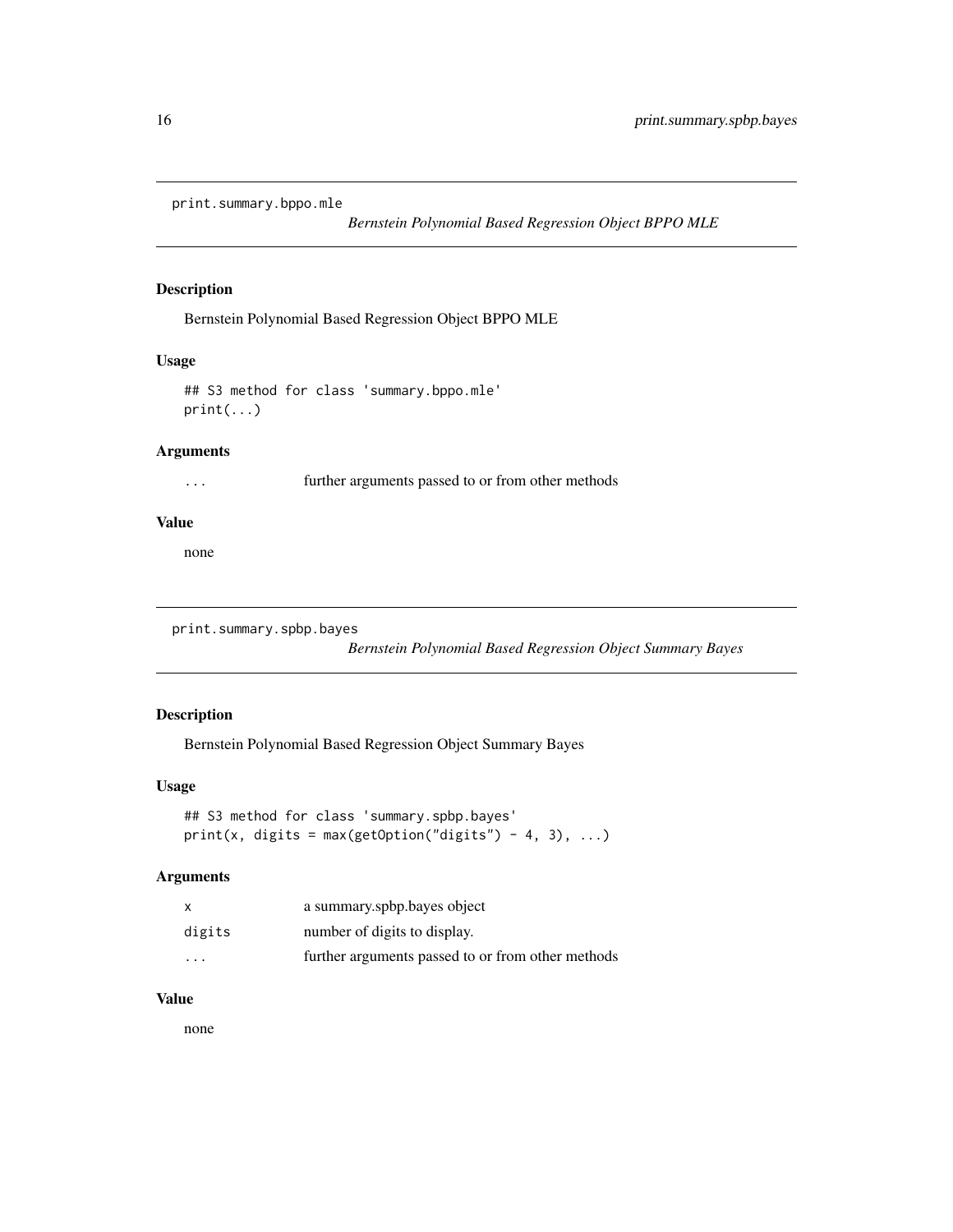<span id="page-16-0"></span>print.summary.spbp.mle

*Bernstein Polynomial Based Regression Object Summary MLE*

#### Description

Bernstein Polynomial Based Regression Object Summary MLE

#### Usage

```
## S3 method for class 'summary.spbp.mle'
print(
  x,
 digits = max(getOption("digits") - 4, 3),signif.stars = getOption("show.signif.stars"),
  ...
\mathcal{L}
```
#### Arguments

| $\mathsf{x}$ | a summary spbp.mle object                         |
|--------------|---------------------------------------------------|
| digits       | number of digits to display.                      |
| signif.stars | see getOption                                     |
|              | further arguments passed to or from other methods |

#### Value

none

residuals.spbp *BP based models residuals.*

#### Description

Residuals for a fitted [spbp](#page-17-1) model.

#### Usage

```
## S3 method for class 'spbp'
residuals(object, type = c("cox-snell"), ...)
```
#### Arguments

| object                  | an object of class 'spbp' result of a spbp fit.   |  |
|-------------------------|---------------------------------------------------|--|
| type                    | type of residuals, default is "cox-snell"         |  |
| $\cdot$ $\cdot$ $\cdot$ | further arguments passed to or from other methods |  |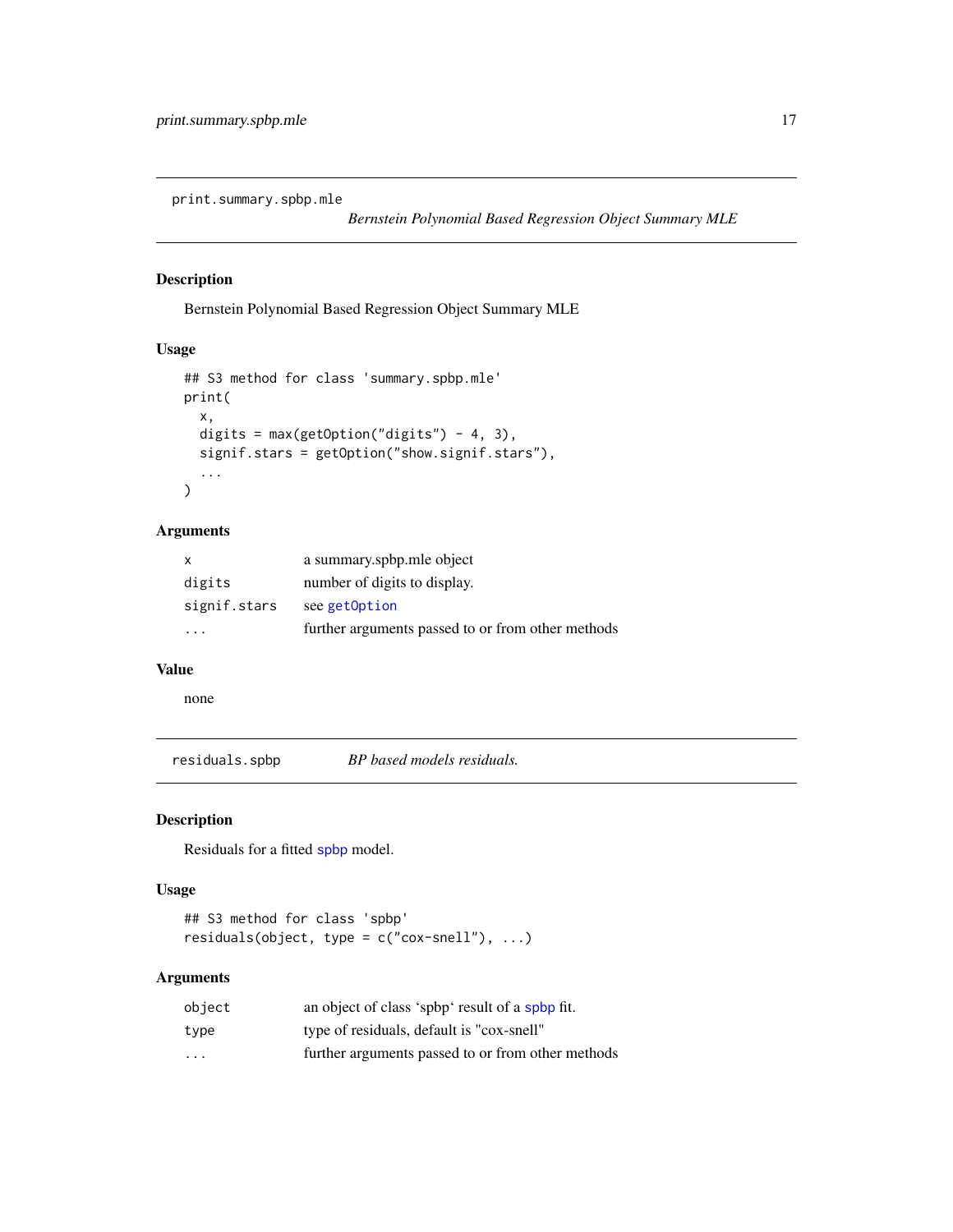#### See Also

[spbp](#page-17-1).

# Examples

```
library("spsurv")
data("veteran")
fit <- bpph(Surv(time, status) ~ karno + factor(celltype),
data = veteran)
residuals(fit)
```
#### <span id="page-17-1"></span>spbp *spbp: The BP Based Survival Analysis Function*

#### Description

Semiparametric Survival Analysis Using Bernstein Polynomial

#### Usage

spbp(formula, ...)

#### Arguments

| formula | a Surv object with time to event, status and explanatory terms.                   |
|---------|-----------------------------------------------------------------------------------|
| .       | Arguments passed to 'rstan::sampling' (e.g. iter, chains) or 'rstan::optimizing'. |

#### Details

Fits Bernstein Polynomial based Proportional regression to survival data.

#### Value

```
An object of class 'spbp'.
```
## See Also

[spbp.default](#page-18-1) [spbp.default](#page-18-1), [bpph](#page-4-1), [bppo](#page-5-1), [bpaft](#page-3-1), <https://mc-stan.org/users/documentation/>

<span id="page-17-0"></span>18 spbp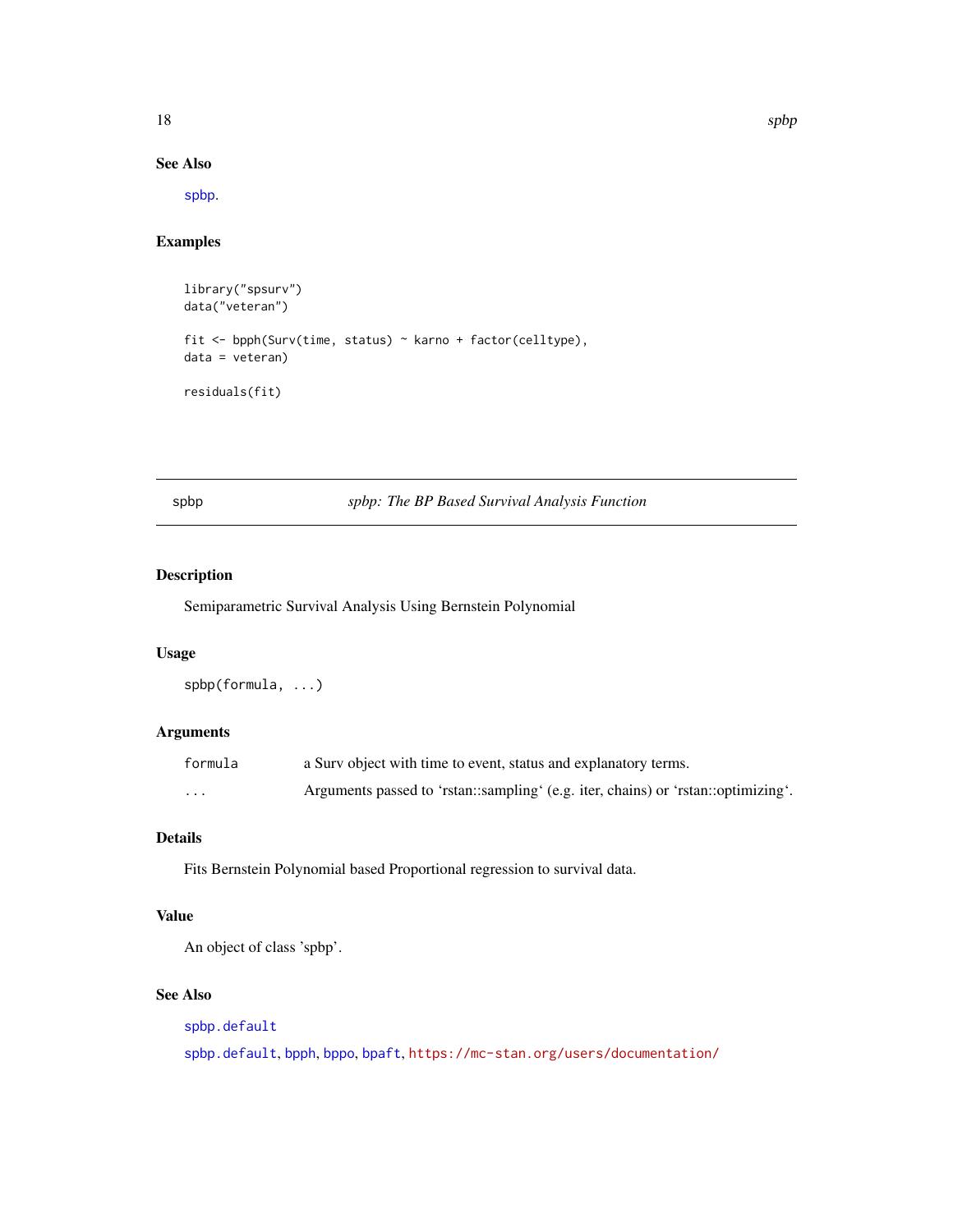# <span id="page-18-0"></span>spbp.default 19

# Examples

```
library("spsurv")
data("veteran") ## imports from survival package
fit_mle <- spbp(Surv(time, status) ~ karno + factor(celltype),
data = veteran, model = "po")summary(fit_mle)
fit_bayes <- spbp(Surv(time, status) ~ karno + factor(celltype),
                  data = veteran, model = "po", approach = "bayes",
                   cores = 1, iter = 300, chains = 1,
                    priors = list(beta = c("normal(0,4)"),
                     gamma = "lognormal(\emptyset, 4)")summary(fit_bayes)
```
<span id="page-18-1"></span>spbp.default *spbp: The BP Based Semiparametric Survival Analysis Function*

#### Description

spbp: The BP Based Semiparametric Survival Analysis Function

#### Usage

```
## Default S3 method:
spbp(
  formula,
  degree,
  data,
  approach = c("mle", "bayes"),
 model = c("ph", "po", "aff"),priors = list(beta = c("normal(0,4)"), gamma = "lognormal(0,10)"),
  scale = TRUE,
  cores = parallel::detectCores(),
  ...
)
```
#### Arguments

| formula  | a Surv object with time to event, status and explanatory terms                      |
|----------|-------------------------------------------------------------------------------------|
| degree   | Bernstein Polynomial degree                                                         |
| data     | a data.frame object                                                                 |
| approach | Bayesian or Maximum Likelihood estimation methods, default is approach =<br>"bayes" |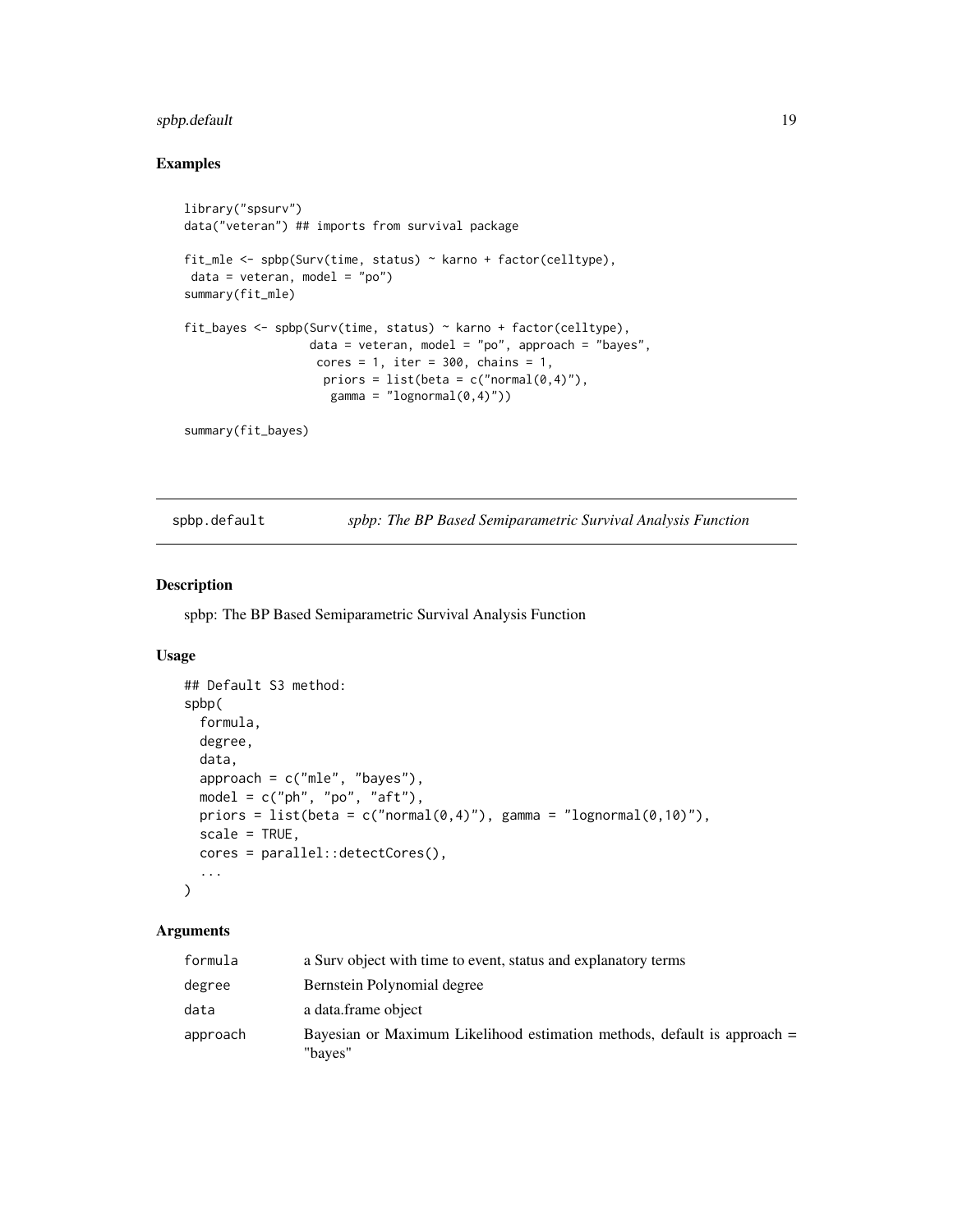<span id="page-19-0"></span>

| Proportional Hazards or Proportional Odds BP based regression, default is model<br>model<br>$=$ " $ph$ "                                              |  |
|-------------------------------------------------------------------------------------------------------------------------------------------------------|--|
| prior settings for the Bayesian approach; 'normal' or 'cauchy' for beta; 'gamma',<br>priors<br>'inv_gamma' or 'lognormal' for gamma (BP coefficients) |  |
| scale<br>logical; indicates whether to center and scale the data                                                                                      |  |
| number of core threads to use<br>cores                                                                                                                |  |
| further arguments passed to or from other methods<br>$\ddotsc$                                                                                        |  |

# Value

An object of class spbp

<span id="page-19-2"></span>

| stan dens | Generic S3 method extract |  |
|-----------|---------------------------|--|
|-----------|---------------------------|--|

# Description

Generic S3 method extract

#### Usage

stan\_dens(spbp, ...)

#### Arguments

| spbp     | a fitted model object                              |
|----------|----------------------------------------------------|
| $\cdots$ | further arguments passed to or from other methods. |

#### Value

the density plot of a MCMC chain.

<span id="page-19-1"></span>

| stan_dens.spbp | Density plots method for fitted spbp models |
|----------------|---------------------------------------------|
|----------------|---------------------------------------------|

# Description

Posterior density of samples from a fitted [spbp](#page-17-1) model.

#### Usage

```
## S3 method for class 'spbp'
stan_dens(spbp, pars = c("beta", "gamma"), ...)
```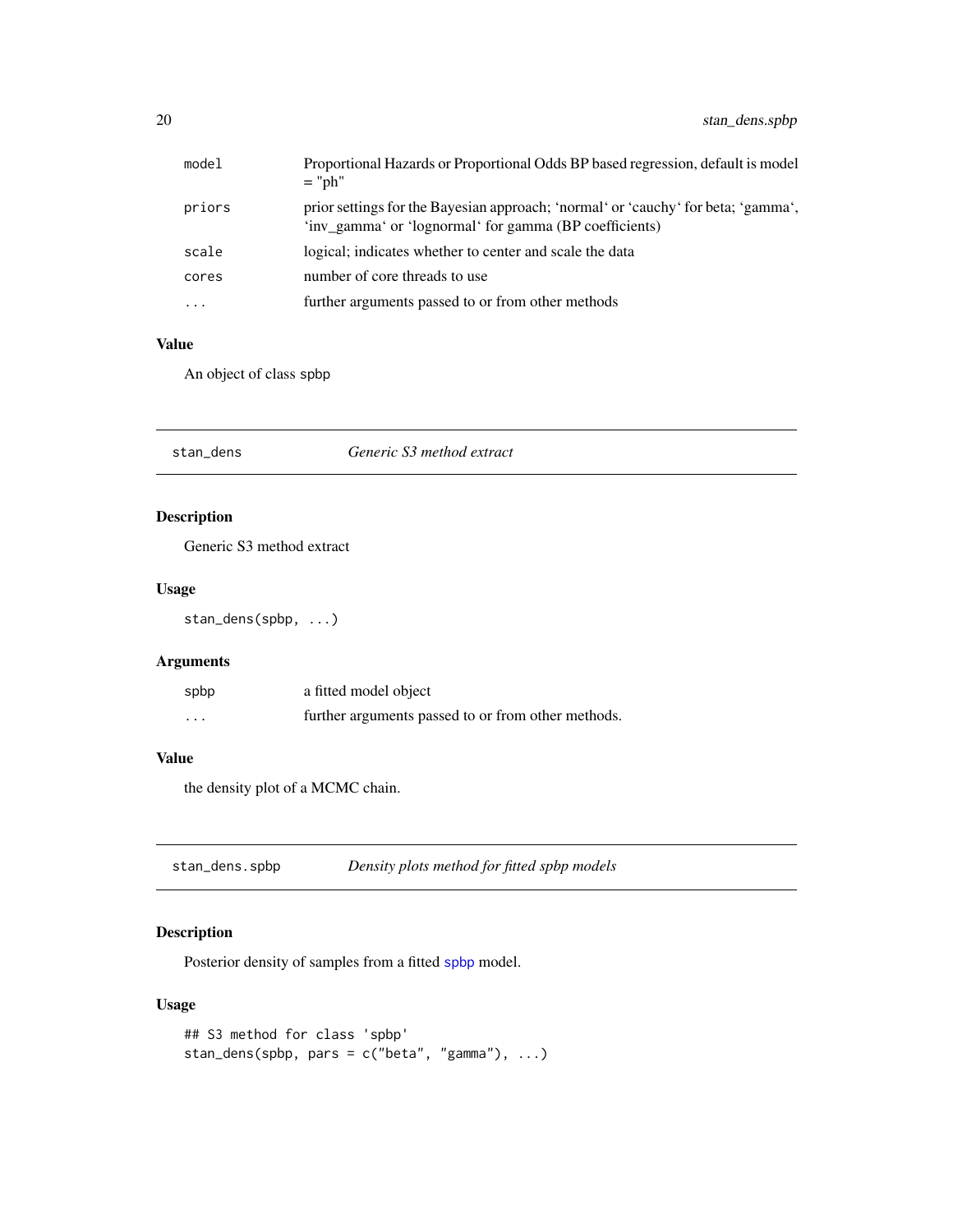#### <span id="page-20-0"></span>summary.spbp 21

#### Arguments

| spbp    | the result of a spbp fit.          |
|---------|------------------------------------|
| pars    | parameters to be selected.         |
| $\cdot$ | arguments inherent from stan_dens. |

#### Value

see [stan\\_dens](#page-19-2).

# See Also

[spbp](#page-17-1), [traceplot.spbp](#page-22-1), [extract.spbp](#page-8-2)

# Examples

```
library("spsurv")
data("veteran")
fit <- bpph(Surv(time, status) ~ karno + factor(celltype),
data = veteran)
stan_dens(fit)
```
summary.spbp *Bernstein Polynomial Based Regression Object Summary*

#### Description

Bernstein Polynomial Based Regression Object Summary

#### Usage

```
## S3 method for class 'spbp'
summary(object, interval = 0.95, ...)
```
#### Arguments

| object   | an object of class spbp                           |
|----------|---------------------------------------------------|
| interval | interval coverage (confidence or credibility)     |
| $\cdot$  | further arguments passed to or from other methods |

# Value

An object of class analogous to for e.g. 'summary.bppo.bayes'.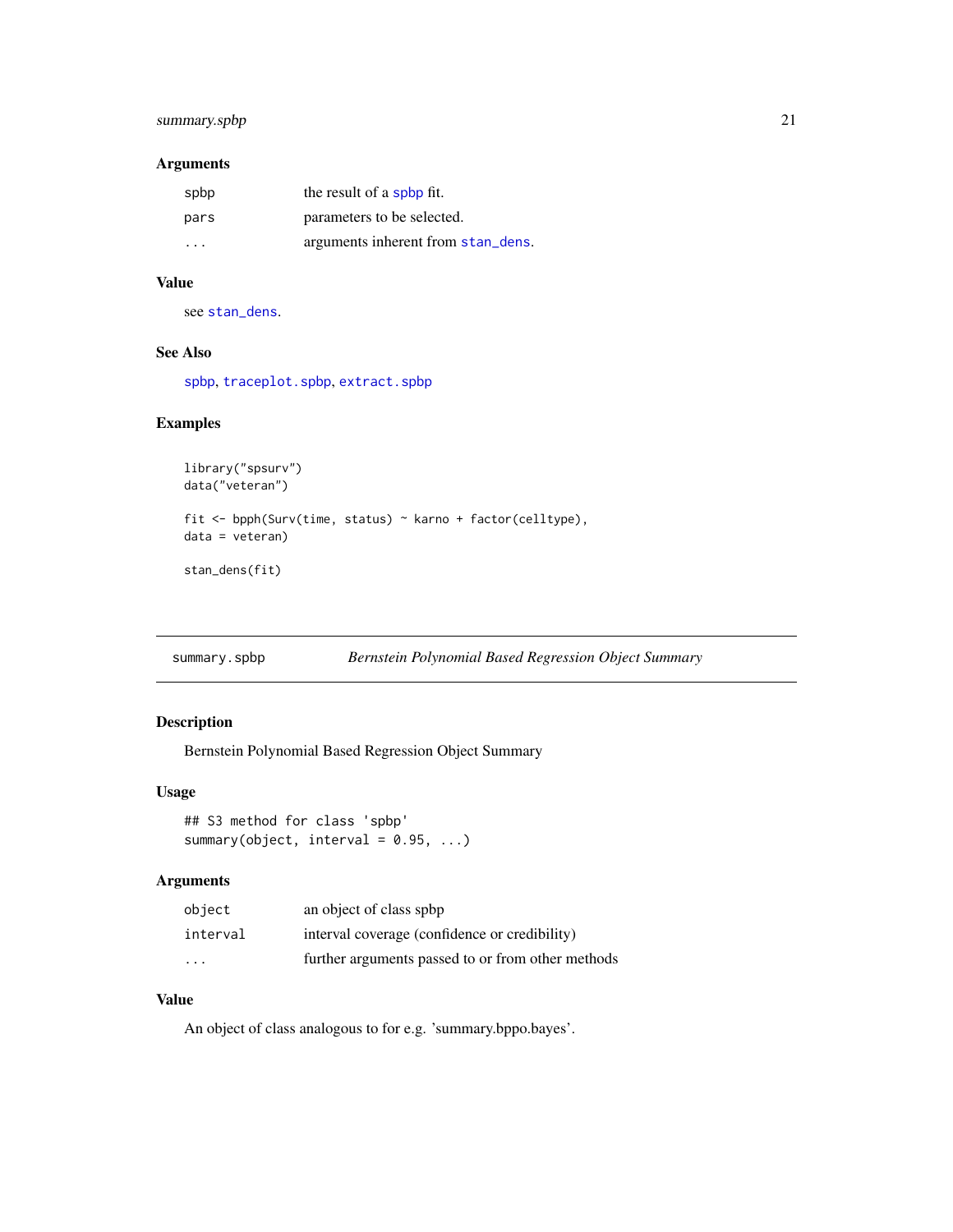<span id="page-21-0"></span>

Generic S3 method vcov

#### Usage

survivor(spbp, ...)

# Arguments

| spbp                    | an object of class spbp                           |
|-------------------------|---------------------------------------------------|
| $\cdot$ $\cdot$ $\cdot$ | further arguments passed to or from other methods |

# Value

estimates survival for each dataset individual (line). Spbp Object Observed Survival

#### See Also

[spbp](#page-17-1), [itsamp](#page-9-1)

<span id="page-21-1"></span>traceplot *Generic S3 method traceplot*

# Description

Generic S3 method traceplot

#### Usage

traceplot(spbp, ...)

# Arguments

| spbp              | a fitted model object                              |
|-------------------|----------------------------------------------------|
| $\cdot\cdot\cdot$ | further arguments passed to or from other methods. |

# Value

the traceplot of a MCMC chain.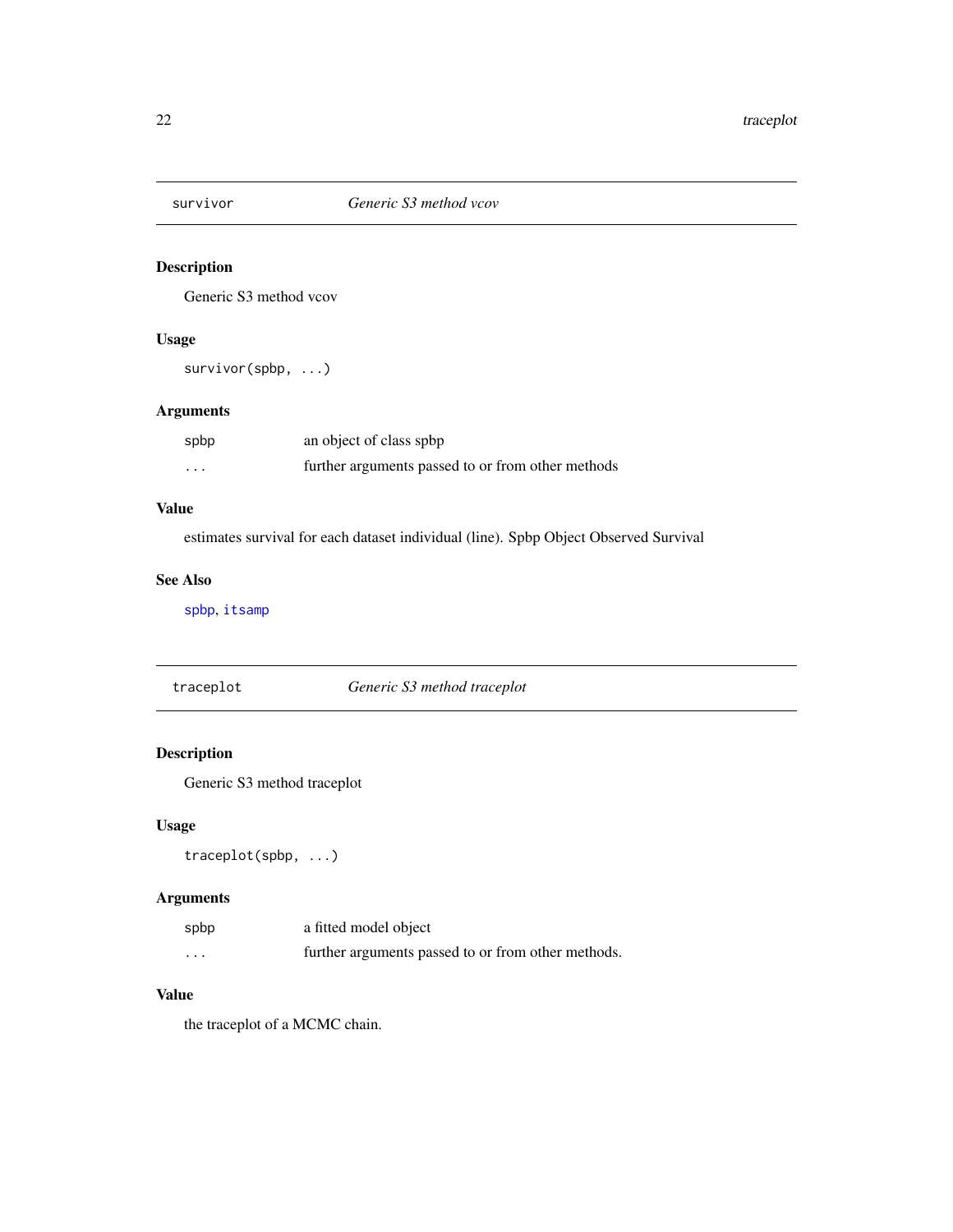<span id="page-22-1"></span><span id="page-22-0"></span>traceplot.spbp *Traceplot method for fitted spbp models*

#### Description

Traceplot of a Bayesian fit [spbp](#page-17-1).

#### Usage

```
## S3 method for class 'spbp'
traceplot(spbp, pars = c("beta", "gamma"), ...)
```
#### Arguments

| spbp | an object of class 'spbp' result of a spbp fit. |
|------|-------------------------------------------------|
| pars | parameters to be selected.                      |
| .    | arguments inherent from traceplot.              |

#### Value

see [traceplot](#page-21-1).

# See Also

[spbp](#page-17-1), [stan\\_dens.spbp](#page-19-1), [extract.spbp](#page-8-2)

```
library("spsurv")
data("veteran")
fit <- bpph(Surv(time, status) ~ karno + factor(celltype),
data = veteran)
traceplot(fit)
```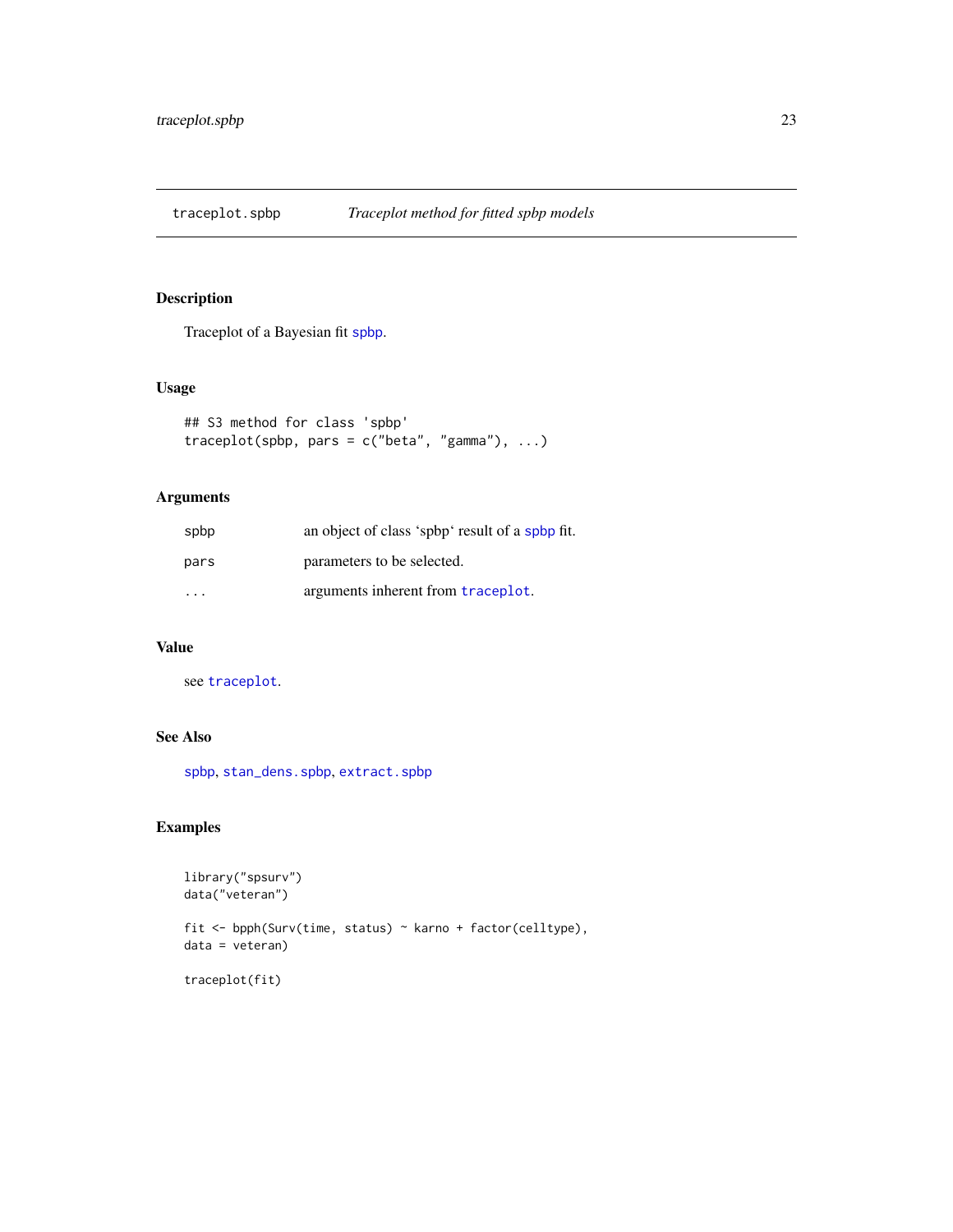<span id="page-23-0"></span>

Generic S3 method vcov

# Usage

vcov(spbp, ...)

# Arguments

| spbp    | a fitted model object                              |
|---------|----------------------------------------------------|
| $\cdot$ | further arguments passed to or from other methods. |

# Value

the variance-covariance matrix associated the regression coefficients.

| vcov.spbp | Covariance of the regression coefficients |
|-----------|-------------------------------------------|
|-----------|-------------------------------------------|

# Description

Covariance of the regression coefficients

# Usage

```
## S3 method for class 'spbp'
vcov(spbp, ...)
```
#### Arguments

| spbp    | an object of the class spbp                        |
|---------|----------------------------------------------------|
| $\cdot$ | further arguments passed to or from other methods. |

# Value

the variance-covariance matrix associated with the regression coefficients.